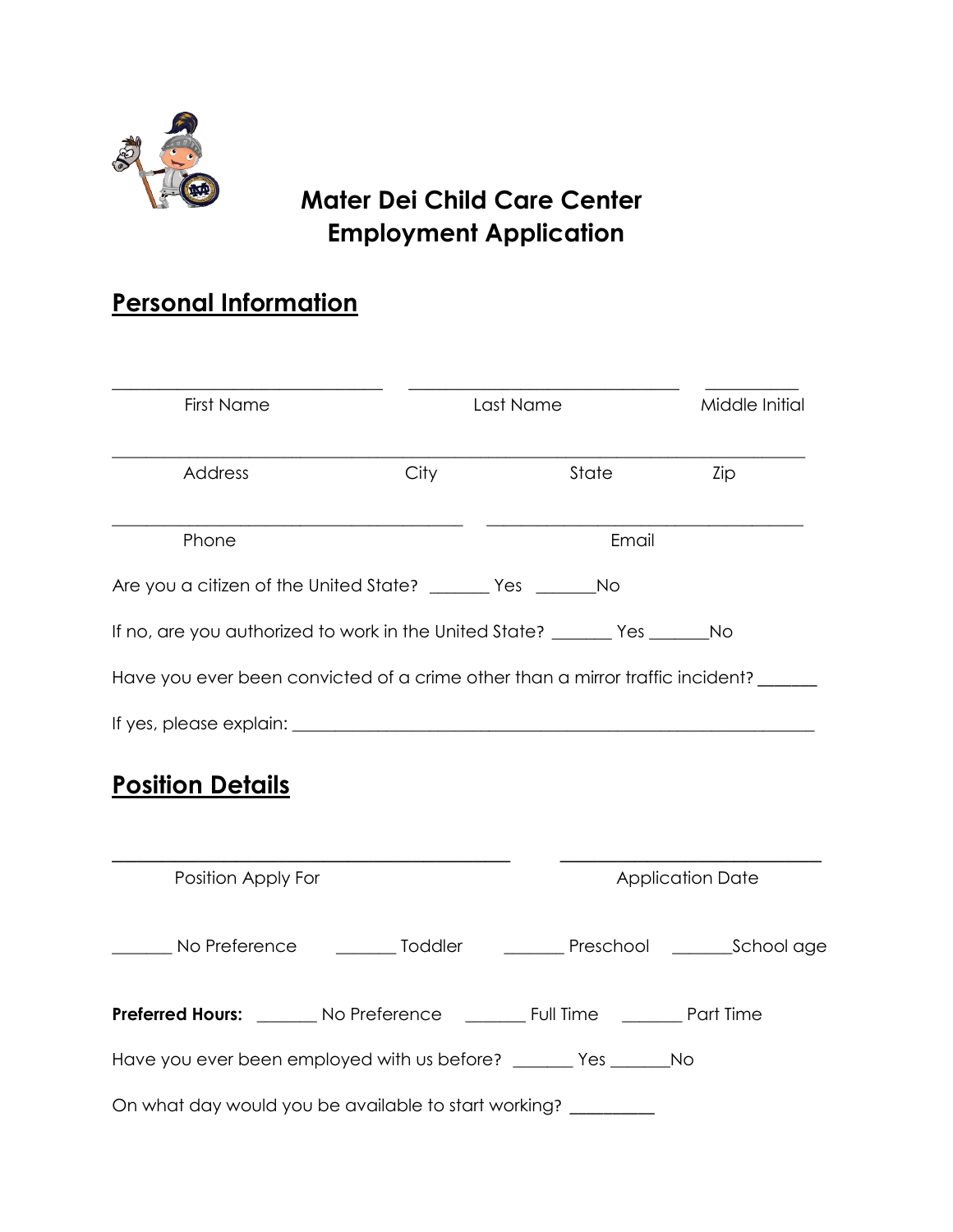# Experience

#### **Employment History (most recent first)**

|                                                             | <u> 1989 - Jan James James James James James James James James James James James James James James James James J</u> |  |
|-------------------------------------------------------------|----------------------------------------------------------------------------------------------------------------------|--|
|                                                             |                                                                                                                      |  |
|                                                             |                                                                                                                      |  |
|                                                             |                                                                                                                      |  |
|                                                             |                                                                                                                      |  |
| May we contact previous employers? ________ Yes ________ No |                                                                                                                      |  |